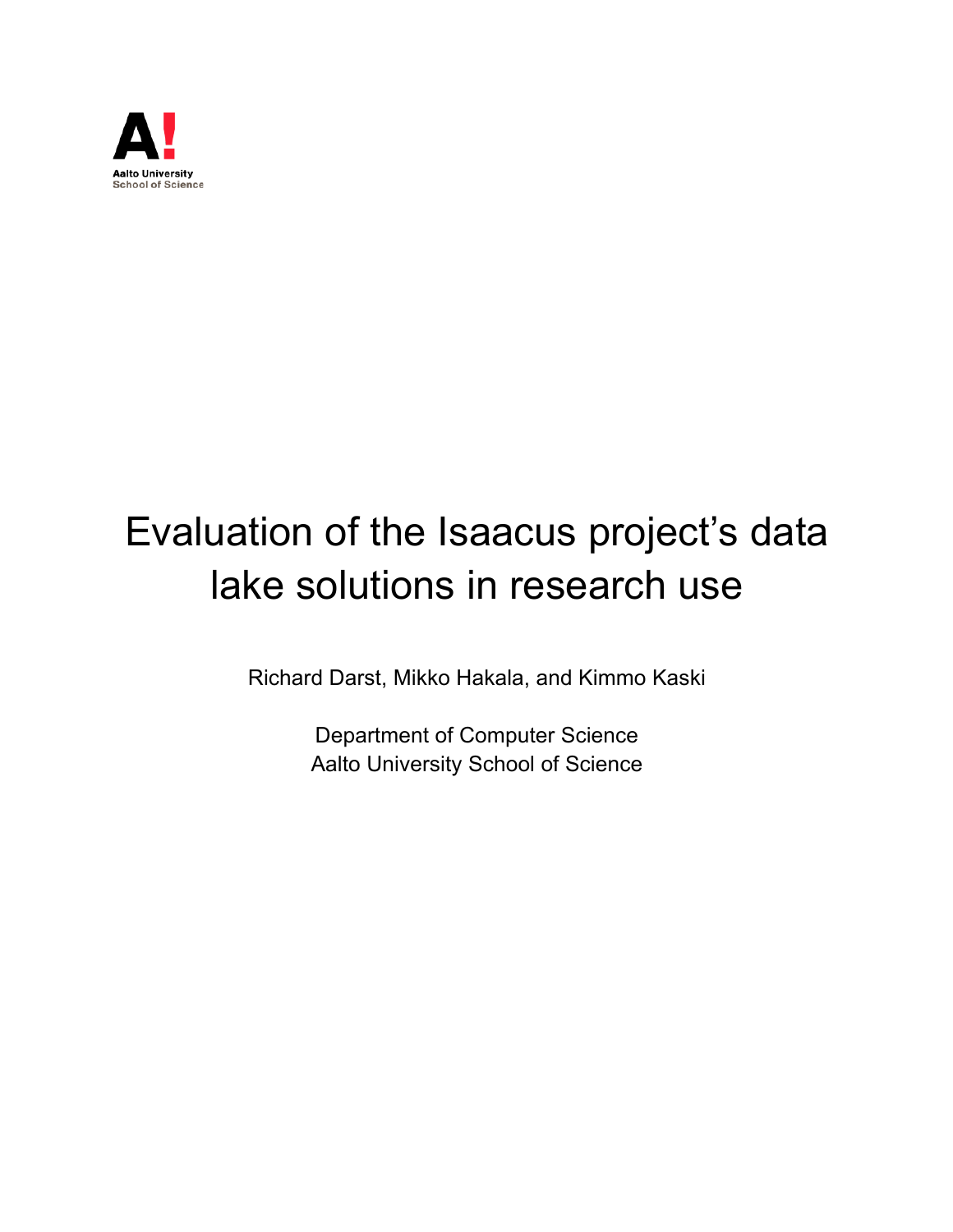## **Goal of evaluation**

In this report, Aalto University evaluates the Data-Lake solutions of Helsinki Uusimaa Hospital District (HUS) and the Hospital District of Southwest Finland (VSSHP). The primary concern of this evaluation has been to see how suitable these solutions are for research purposes. The evaluation has been done by interviewing the parties involved in developing these platforms, namely HUS with Tieto Ltd. and VSSHP during March-April 2017. It should be noted that these solutions are still under development, since the wider integration between different Isaacus parties has not yet been implemented. It should also be noted that we do not go into the details of enterprise data management, business intelligence services, or internal medical uses of data.

## **Organizations**

Sitra is leading the Isaacus project both in terms of funding and supervision of the data lake solution developers. HUS has an in-house team managing the project, with the implementation realised by Tieto Ltd. and VSSHP has a team, "Kliininen tietopalvelu" (KTP, Center for Clinical Informatics), which is currently developing the data analysis support and is the logical predecessor of this project as well as involved in the design of this platform. The VSSHP implementation of the platform is done by Medbit, which is a public company.

In addition, we were informed by Sitra as well as HUS & Tieto that as part of Isaacus project – the North Savo Hospital District (PSSHP) in Kuopio is having their own data lake by contracting with Tieto - like HUS has done - to build their data lake. In the light of this information, the PSSHP's data lake is expected to be identical to the HUS data lake, only the administrative policies may be slightly different.

## **Current status**

Overall the solutions are still in very early phase and no researchers have yet used the system for actual research purpose or testing. We have considered these plans and any existing solutions in this evaluation. We have found that the planned technical solutions are generally well suited for research and data storage with competent staff involved. VSSHP has a welldeveloped team and currently actively provides small amount of data to internal researchers, including data cleaning and processing services. They have an initial working system, which can provide access to larger datasets with more computational power. This system is an effective prototype, though it may not scale to larger number of users. HUS, on the other hand, is mostly waiting for the final platform - being realised by Tieto - to be available. This is currently planned for mid to late 2017.

## **Main points**

When considering the entire research process, we have identified the following high-level points yet to be missing satisfactory answers: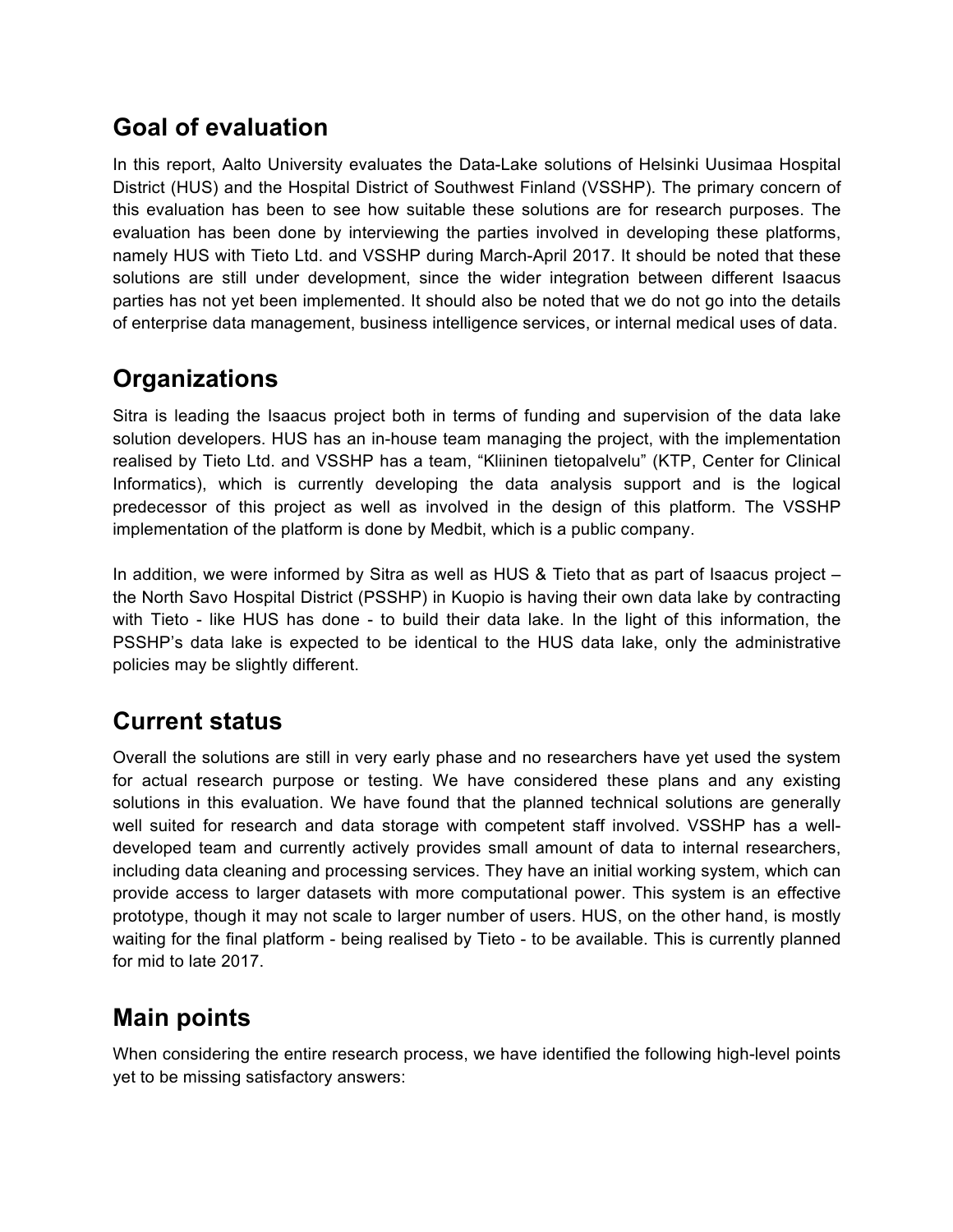- **1. Discoverability** of existing dataset in the data lakes is very important when formulating research questions. If data cannot be found, or if the very existence of any data is unknown, then no relevant research could be done. Yet there does not exist any catalogue or promotional materials that contains both general level information of the available data, material for later usage, and the detailed metadata of individual datasets. There are plans to implement this feature as a part of Isaacus project, but the question is will it be on time and provide a sufficiently useful view to researchers? How structured will the metadata be, and will it be sufficiently complete and useful for researchers when designing research projects? The amount of promotion required should not be underestimated, since researchers have many different things they could do, and if Isaacus wants their attention, competition is needed.
- **2. Data access** presents also some possible challenges. This is so because in all cases, research permits are granted by a third-party administrative group (research ethics committee or THL for example). If research permits are only granted for projects which match certain goals of their own, the use of the infrastructure will be limited. If those evaluating research permits do not share the vision of an analytics environment taking risks and creating new opportunities, then new research will not be done, not to speak about obtaining novel and useful results. Furthermore, if the perception is that research permits are not easily granted, then the number of applications will remain low and focused on insiders that once again raises the question about the possibility of novel results.
- **3. Funding model.** The regions using the cloud for the analytics environment can scale to almost any required resources, but the question is who will pay for the research usage? Researchers do not usually have extra funds for computation, and will prefer projects for which they can use their existing resources. If there is not some free basic tier, then the use of the infrastructure will be limited.
- **4. Support gap.** For both organizations, the main tool for heavy-duty research is virtual machines interfacing with advanced data tools. Many researchers have a relatively narrow skillset. In order to make an effective use of this data, the question is who will provide support the researchers in using the modern computational or methodological tools? In the modern economic environment, mid-level support staff are always cut first. Who will bridge the gap between the researchers and the particulars of the infrastructure? Within the VSSHP hospital this is somewhat covered by KTP, who provides analysis as a service for doctors. At HUS this is yet undecided. Even at VSSHP, will this scale to the number of expected users?
- **5. Long-term** prospects, end of life, and data integrity. Because these solutions are being managed in-house, it should be possible to migrate data when needed. However, questions of long-term funding and data integrity are not yet answered. How long is funding currently scheduled to last? Will data be migrated and kept long-term? Is data duplicated and scrubbed to present a high enough reliability guarantee (number of 9s of reliability).
- **6. High-level decisions.** We are evaluating the realisations from the technical perspective. Many unanswered questions will have answers that are decided politically and socioeconomically, not by either the designers or support staff we have been interviewing.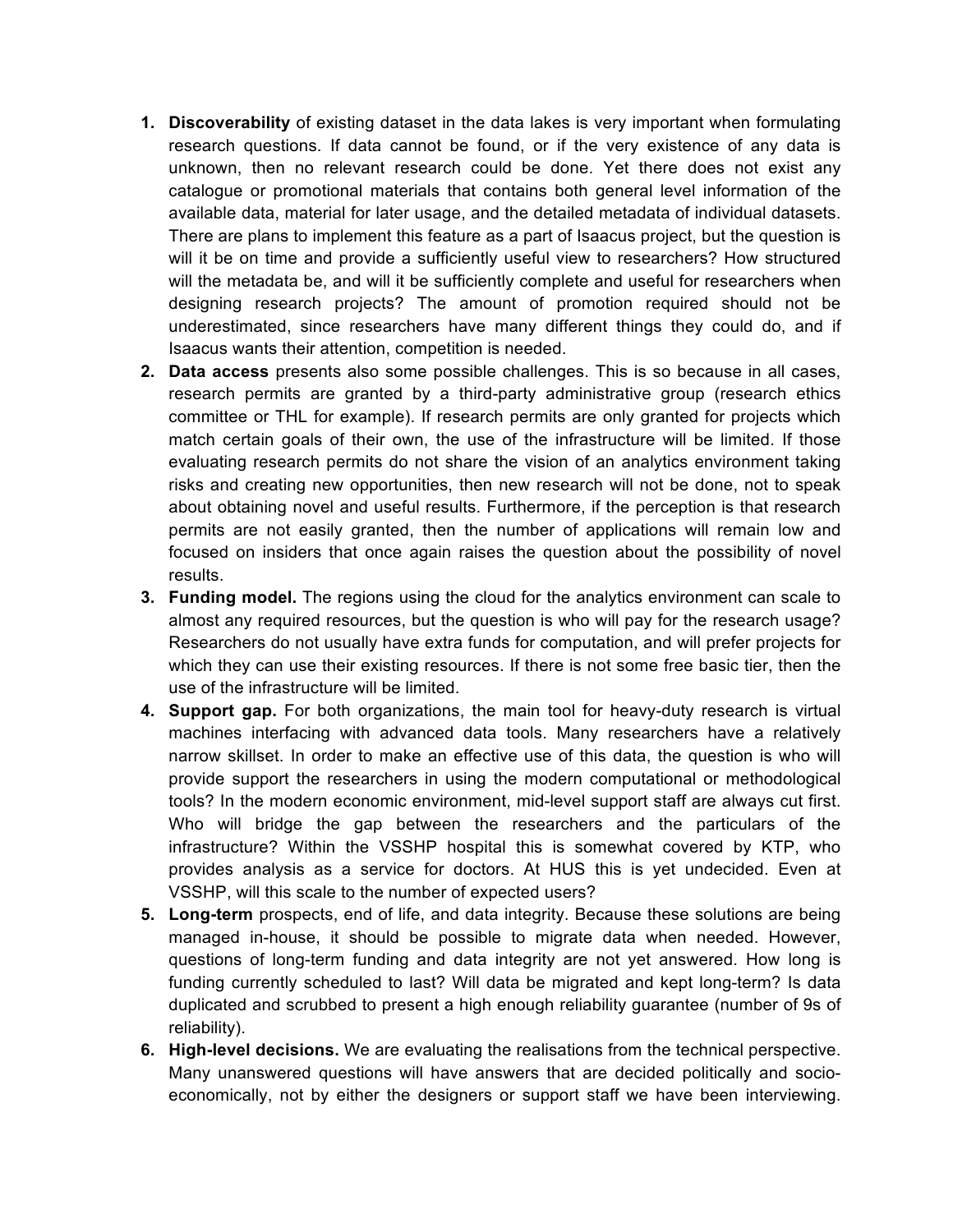Currently, Sitra is providing leadership, but once Sitra takes exit, one can ask what happens then? The issue of follow-up and its coordination is the key for securing successful outcome of Isaacus project.

#### **General findings and points for further considerations**

- **.** Usage. The platforms are intended both to support simple "small data" use-cases via tools such as Microsoft Excel and "big data" use-cases in virtual machines that can run arbitrary software for intensive computational development.
- **•** Both data lake solutions will use **Hadoop** as the backend for raw data storage. This is suitable. VSSHP (Medbit) will build their data lake domestically and in Finland, while HUS (Tieto) builds theirs in the Azure public cloud, located in Northern EU. *If data should reside only within Finland, which is an issue that should be carefully considered and discussed.* If development is done well, the high-level software will be interchangeable.
- **•** For heavy computing, VSSHP currently has locally hosted virtual machines with researcher access. These virtual machines run standard Linux and can have any software installed. HUS will have cloud-hosted virtual machines with similar features. Cloud-hosted virtual machines can scale to almost any workload - however note the critical point about payment.
- **•** For light data analysis (Microsoft Excel analysis), VSSHP has a remote desktop environment so that data can be viewed while it stays under the full control of the central organization. This is suitable, secure, and flexible. *However, HUS plans on this type of small (pseudo-anonymous) data being removed from the data lake to the researcher's local computers for analysis*. This is quite surprising and because we had assumed one of the fundamental principles being "data does not leave." Once data does leave, it is almost impossible to ensure it is managed properly. This must be evaluated and discussed within HUS.
- **Data will flow** from all possible hospital data systems into the data lake. It will pass through an anonymization and standardization layer. After access is granted, the specifically allowed data is copied in a processed form to a researcher-specific location where it can be accessed.
- **Data standardization** is important for portability and linking. The organizations are engaged in this activity and actively coordinating, however we have limited information on the current status. An explicit final goal is to be able to link data across regions.
- **Permission for data access** is outside the scope of this review. Permission for data access is granted by external groups, and technical staff simply make that access possible. *If these groups adopt a restrictive view of allowed research, there will be few users.* In particular, access must be sufficiently simple and consistent enough so that researchers will build projects around this data.
- **Documentation** is absolutely critical in order for a system to be used. The documentation must also be kept up to date, which is an issue that is currently considered. VSSHP has internal documentation including several user guides, and HUS will produce a researcher guide.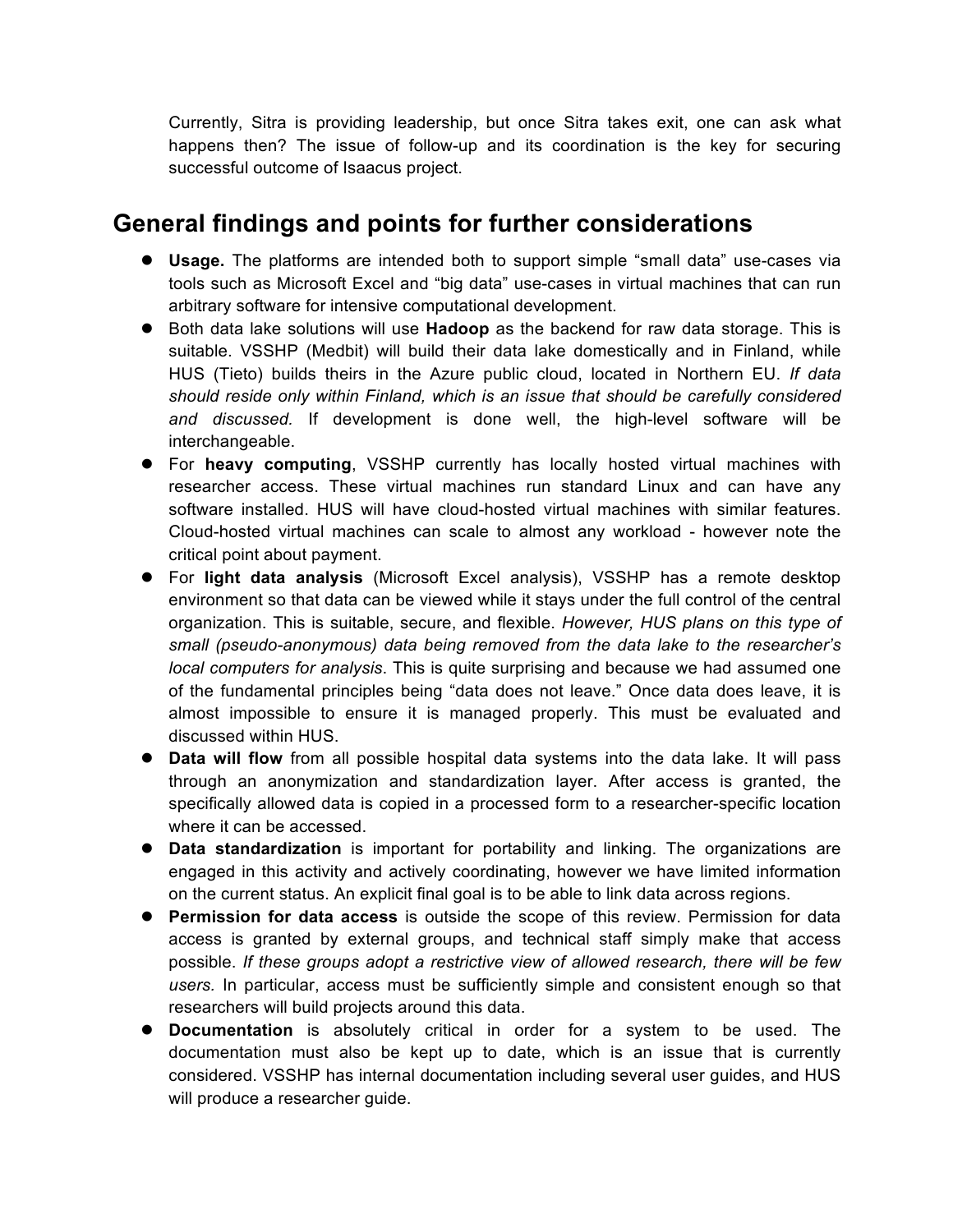- **Access and permission management** will eventually be linked to a central portal. However, this portal does not exist yet and the level of automation is unclear. It seems that some amount of manual interaction is needed to set up each new researcher. The amount of effort needed for full automation can be quite high, so the currently proposed realization seems to be a reasonable first step. *If the goal is full automation of data access once a research permit is granted, this will require more decision making.* We believe that things should be reasonably automated, but a small amount of manual intervention is OK and improves the robustness and security.
- Currently, no region expects to link data together in its own environment. This will be handled by a new environment from Statistics Finland. We have not evaluated these plans, but it should attempt to be as suitable for both small and big data as the regional analytics environments.
- There is need for the actual users to (agilely) give feedback of the functionality, and doing this process iteratively would make it even better.
- **•** The attitude of support personnel is good, however their mandate for end user support is limited by time and funding. Should there be too many users, the time limitations may become a bottleneck.
- The **security model** is considered in general to be good. At the same time, if someone takes the data out, it stays out, so it should be as convenient to use the data in the system than using it outside. Good security design is taken into account during the design phase of the project. There are only two surprising issues mentioned above: HUS data will be stored outside Finland (but within the EU) in the Microsoft Azure cloud. Also, currently HUS plans on "small data" leaving the analytics environment to researcher local computers. We strongly recommend that all parties involved agree on a model of when data can and cannot leave Finland and the analytics environments.
- **Measurability** is a broader issue and it does not directly affect research. However, without measurement of impact, long-term funding cannot be assured. *How will the success of the project be measured, and what are the criteria for continued funding?*

## **Summary**

To summarize we are pleasantly surprised by the current progress and design of the data lake analytics environment. The people working on this project are qualified and highly skilled. The platforms have good design principles and should be suitable for both simple and demanding use cases. The platforms are based on an open design, which provides for long-term maintainability. There is an awareness of most of the critical issues at some level.

However, as in any large project, there are many different parts with imperfect communication and management. In particular, while there is a plan for the national level, this has not materialized yet. Sitra has so far been doing a good job at coordinating, but Sitra is exiting from this role at the end of this year. After that, the coordination must be kept up by some party or all the actors must have very closely aligned goals and values so that self-organization is possible. *This is clearly an issue to be considered and subsequently realized very carefully.*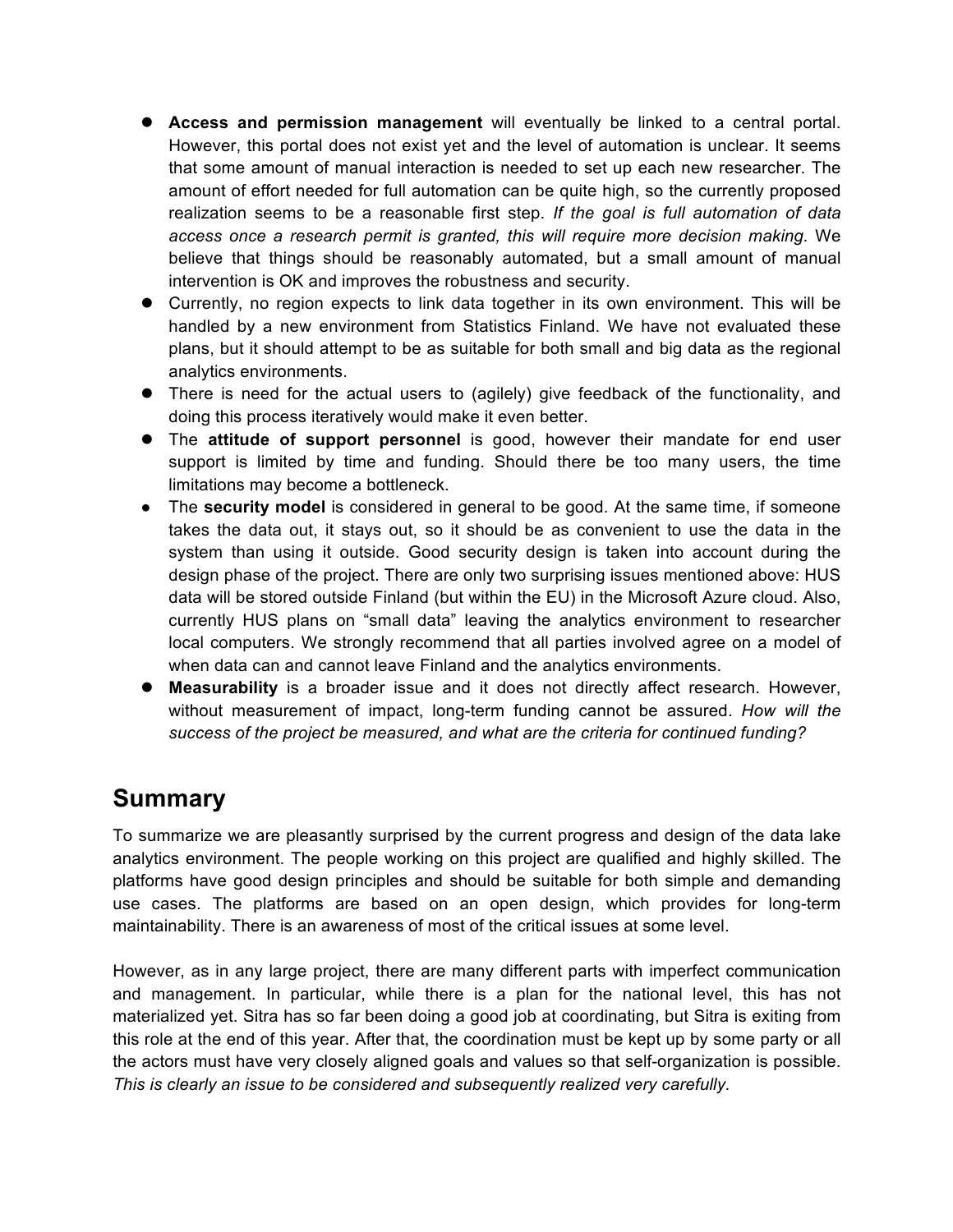We are confident that internal users will find these services useful. External (academic) users should also find these services useful, but the developers must make sure that it stays an attractive proposition in terms of usability and cost model.

To fully evaluate a complex system like a data lake without seeing the final construction is challenging, as there are many different interdependent pieces and unexpected differences in one piece can result in something less useful. Therefore, the tests and actual use by the researchers are critical in order to determine how functional and usable the infrastructure turns out to be. We encourage Sitra to monitor the research use of the infrastructure and to get a proper testing and access on the way as soon as it possible. In addition, there should be continued resources for implementing feedback from this testing over the next few years, in order to come up with the most useful and versatile system or product.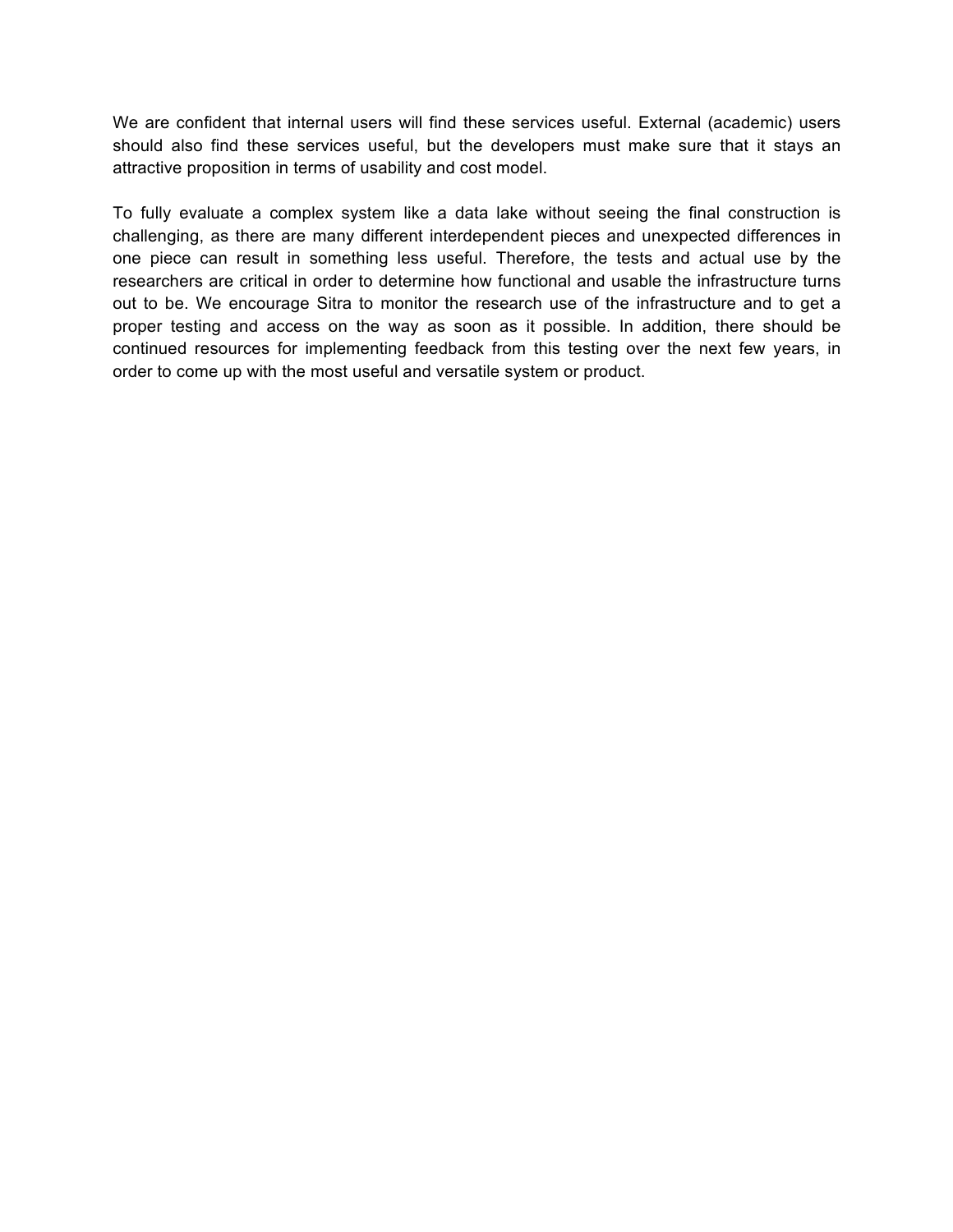# **Appendixes**

## **Organizations evaluated**

## **HUS - Helsinki**

HUS has an internal team of a few people – formed for this project – for implementing the Isaacus project and coordinating the data lake and analytics environment design within HUS. Consulting and actual building of production systems is done by Tieto Ltd. Tieto is using opensource software and aims to make a supported open-source product that can then be used by others as well. We have interviewed staff from both HUS and Tieto.



*Figure 1. HUS Data Lake schematic. This figure focuses on the flow of data from sensors, to the data lake, to users of the lake. Researcher access is one of the users.*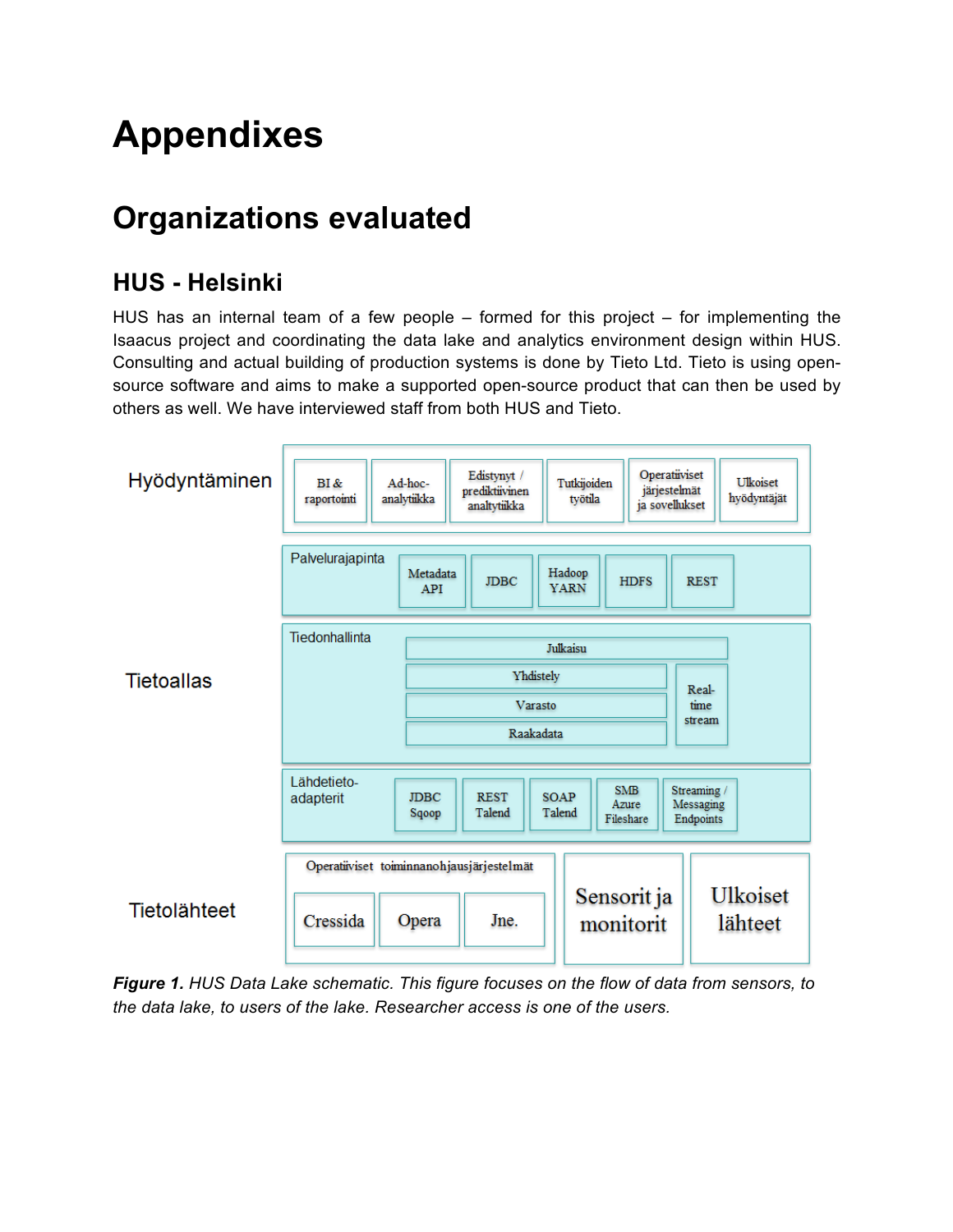## **VSSHP - Turku**

VSSHP has as part of it "Kliininen tietopalvelu" (KTP, "Center for Clinical Informatics") which is the primary agency involved in this project. There are a group of six people who serve as an interface to data for clinicians. There the existing tasks involve receiving a request from clinician-researcher, finding the data from different clinical devices and data sources, merging them, anonymizing, and providing a secure access. KTP has provided its first-generation analytics environments, one suite for small data and another one for large-scale analytics.

Medbit is a public company, owned by VSSHP and other public health actors, which provides the IT services to VSSHP. VSSHP does not have any in-house IT staff besides KTP. KTP is serving as the data specialists and initial users of the system. Medbit is producing the actual data lake for bulk data storage.



*Figure 2. Schematic of the VSSHP analytics environment solution, focused on researcher access to data (top). Note that this figure demonstrates a different part of the infrastructure stack compare to Figure 1.*

## **PSSHP - Kuopio**

According to the information obtained from Sitra as well as HUS & Tieto, the PSSHP - Kuopio is contracting with Tieto Ltd. for the construction of their data lake and analytics environment. Then it is expected that the product PSSHP - Kuopio will get should be directly derived from the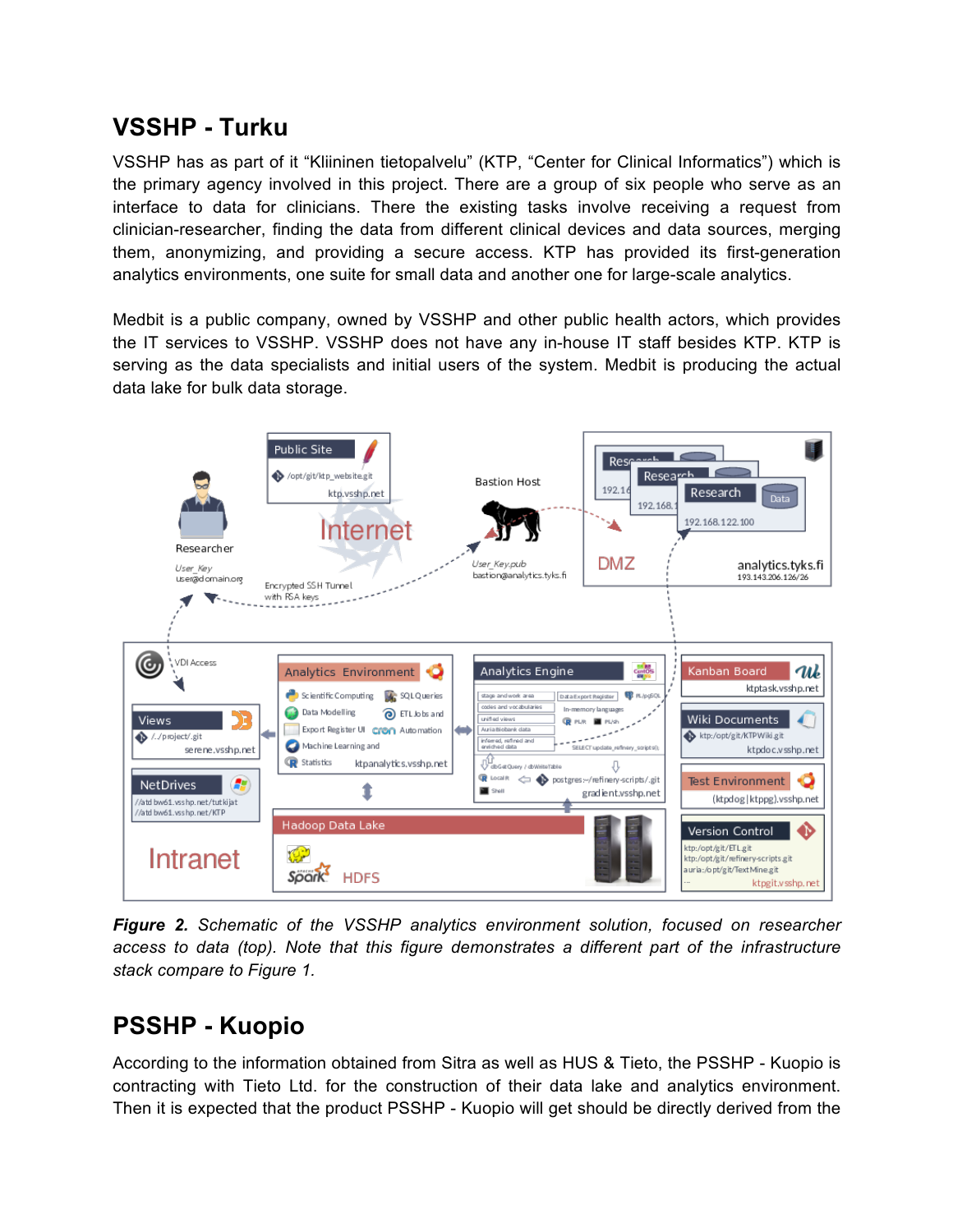HUS solution, even being constructed and maintained by the same staff as part of Tieto's new project. As such, there is currently limited information specific to PSSHP - Kuopio in this document. Any differences are likely to be most apparent in the administrative policies.

## **Part 1: Analytics environment**

The analytics environment provides a place for researchers to use data. It must combine researcher access, data availability, computational power, and security. It is distinct from the data lake and it holds data pre-analysis. For research purposes, the analytics environment is the main interface and concern.

#### **Intended audience**

The needs of researchers looking at some small spreadsheets using Microsoft Excel are much different from the researches developing machine learning algorithms for big data analysis. In addition, users may have all sorts of skill levels.

**HUS:** The intended audience includes in-house business intelligence staff, doctors/medical thesis workers, and computational researchers. There is the possibility to extend to companies and external partners. The current limit on the audience comes from the number of available support personnel.

**VSSHP:** Their largest audience is in-house doctors/researchers, for example doctors who get Excel sheets and look at them. They do not have very demanding needs, and a network drive with the data and remote desktop are sufficient. They also support computationally intensive researchers via a different platform. Their solution is advertised internally (ktp.vsshp.fi), though there is not yet a concerted external marketing campaign.

**Evaluation:** Both districts have fairly similar goals, something which is usable by both smalldata researchers and big data oriented computational researchers. In both cases, the limiting factor is availability of support staff and variable skills of researchers.

## **Software**

All data analysis is done with software, and the availability of software will set the limits of what can be accomplished. In this and following sections, we evaluate this for two audiences: 1) "small data" researchers, who use tools such as Excel or stand-alone software packages. 2) computational scientists, who are more likely than not bringing in their own code and doing methodological development.

**HUS:** The environment is in the Azure cloud. 1) For small data, external connectors such as ODBC are provided, so that data can be extracted from the data lake and analyzed on their own computers. This provides simple connectivity for programs such as Microsoft Excel. Currently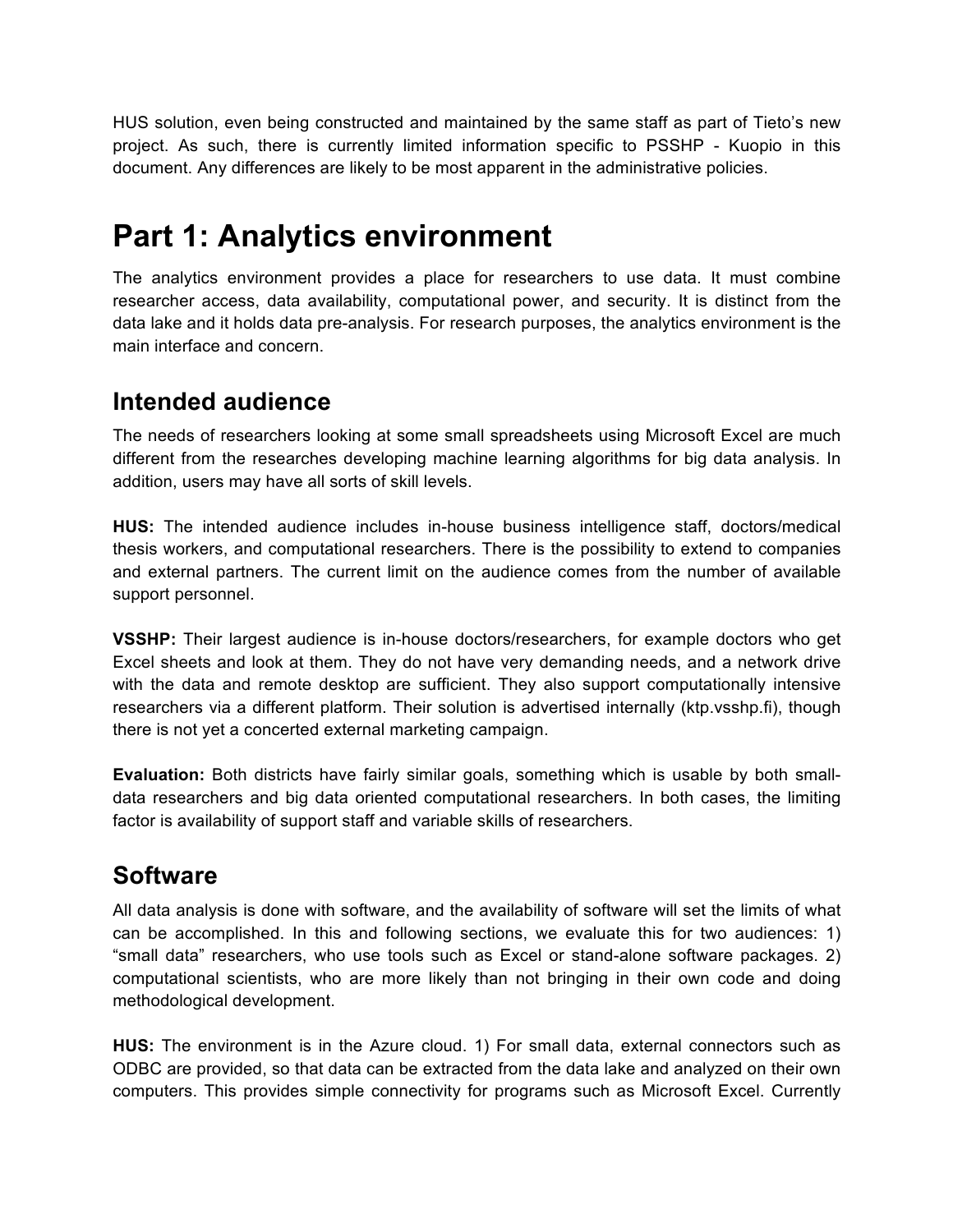no facilities within the lake are provided. 2) Researchers can get virtual machines (VMs) running Linux. Because these are in Azure, there is closer integration to the data lake itself, thus offering more possibilities for using big data tools directly. These come pre-installed with the necessary data tools, and any other necessary software can be installed.

**VSSHP:** 1) A Windows remote desktop server for clinicians allows them to run Microsoft Excel to examine small data. This is a simple and secure solution for their needs. Other standard software could be installed here, should it be requested. 2) A virtual-server based solution provides a raw Linux virtual machine image. In the work so far, data has been imported to a Postgres database. In the future, these VMs could be more tightly integrated to the data lake once it exists.

**Evaluation:** Both the remote desktop of VSSHP and the cloud VMs of HUS are ideal for their purposes. 1) The VSSHP remote desktop server provides a way for data to be analyzed within the environment, which is important. This should be contrasted with the HUS environment where small data is removed from the data lake. 2) For advanced use, both HUS and VSSHP provide virtual machines and necessary flexibility for practical usage. In principle, the HUS virtual machines with access to the actual data lake can be the most powerful option. Also see discussion on costs in the next section.

#### **Hardware**

While basic statistical research is relatively easy to perform, advanced research methods such as machine learning or deep data analysis requires sufficient computational resources (disk space, memory, CPU power, or even specialized hardware such as graphics processing units or GPUs for short).

**HUS:** The HUS analytics environment will be in the Azure cloud (which thus means that the data resides outside Finland, though in the EU). This means that acquiring hardware resources is in principle very easy: one simply pays for what is needed, and it can be immediately provided. Certain advanced hardware facilities, such as GPUs, must be available in the Azure region in order to be used. In particular, GPUs are only now coming to Azure and are not available in all regions. This may mean that deep learning type research is not yet possible. Cloud computing also raises the question of payment. Who will pay for the resources which are consumed? The normal cloud models have resources being turned on and off as needed to reduce price, but this may not be practical in the current setup without additional development. However, the HUS platform has also been designed flexibly, so that it can be deployed independent of the Azure cloud if that is needed.

**VSSHP:** Their initial solution uses physical hardware in a Medbit data center. This ensures that data stays under the control of Finnish organizations and in principle provides more flexibility as well. However, this does mean that one has greater management overhead, and the ability to quickly scale to larger problems is limited. It should be emphasized that this is a proof of concept and made to allow immediate use of resources, and a cloud solution could come later.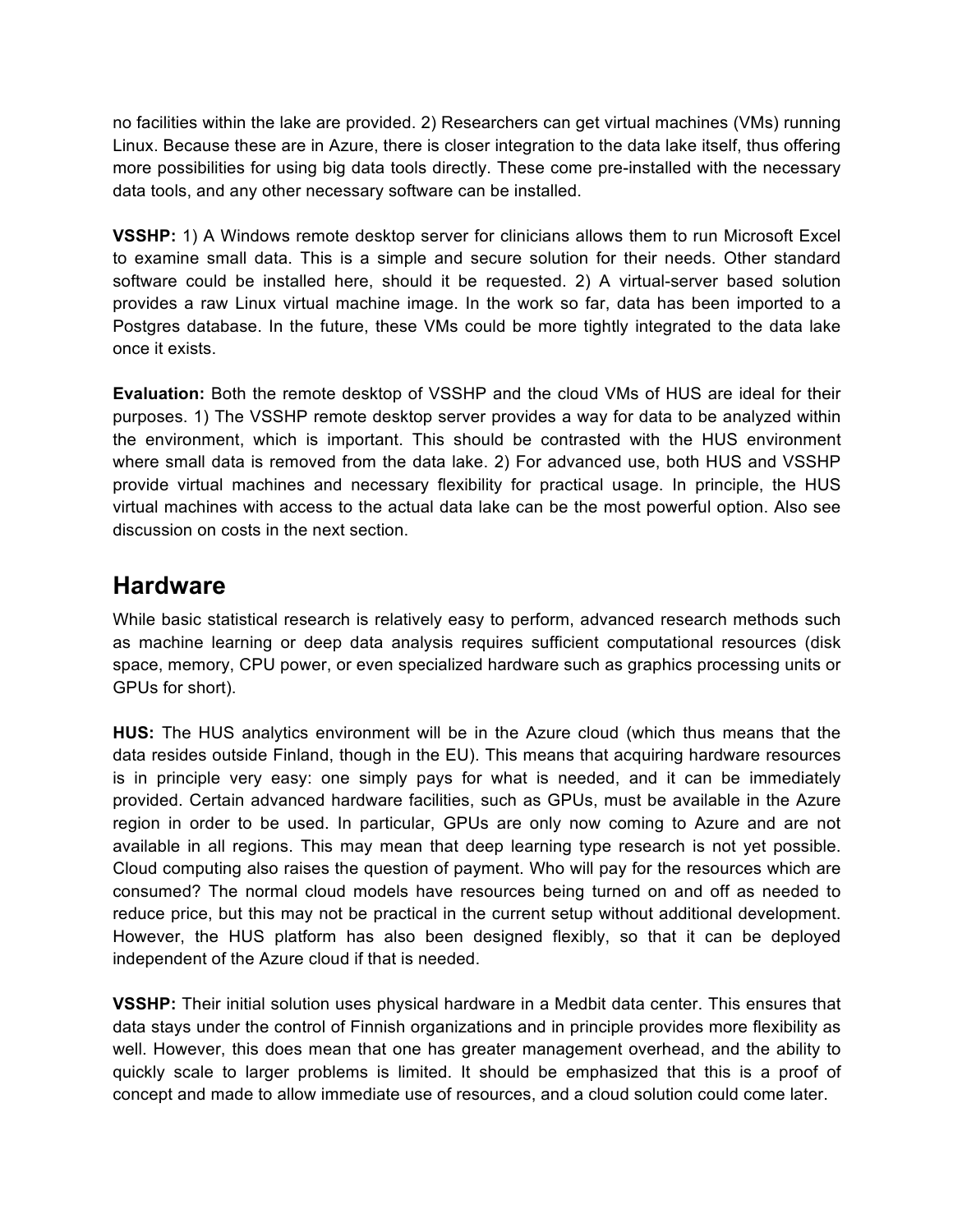**Evaluation:** In short, the planned HUS system vs current VSSHP solution constitutes a tradeoff between long term planning vs immediate usability. If the cloud has sufficient resources and matches the organization's security policy, it is likely better. However, it takes more time and effort to set up, thus slowing down the initial usage. Should the end usage be low, the simpler solution can provide a useful flexibility. We expect the VSSHP solution to adapt as development progresses. The cloud model creates a certain marginal cost for each research project. With local resources (current VSSHP), there is an initial investment and the desire is to get as many users as possible. With the cloud model, there must be continued funding which increases for each research project. These two models create different incentives which should at least be known.

## **Data flows**

Data comes from some source devices, flows through the data lake, through some processing steps, and eventually to the analytics environment. The speed and ease of this process affects its usefulness.

**HUS:** Currently, the device service providers will do integrations to the data lake, which handles the initial data imports. All imported data is stored raw, and then there is a second processing step where data is anonymized and standardized. From here, data can be taken out to different users. HUS will also have metadata on the structure of imported data, which will allow a degree of automated processing of the raw data into secondary data.

**VSSHP:** Their data lake is still in the design phase, and thus less is presently known here. Currently, the KTP team is responsible for fetching data on request from doctors, processing it, and making it available to the users in the preferred form. Because the data lake does not yet exist, this is currently manual and data goes straight from source systems, to KTP's internal storage where it is cleaned, to the analytics environment for the user.

**Evaluation:** The data flows are mostly behind the scenes task. The HUS strategy is ideal and VSSHP has experience in accomplishing this.

## **Data linking**

Data comes from a wide variety of sources, with different incompatible formats. In order to get the most value from the data, different sources must be linked.

**HUS:** The standardization process involves hashing identifiers using a consistent secret key. This allows all data to be linked. Regions are coordinating to have a consistent hashing strategy, so that in the long term all data can be linked.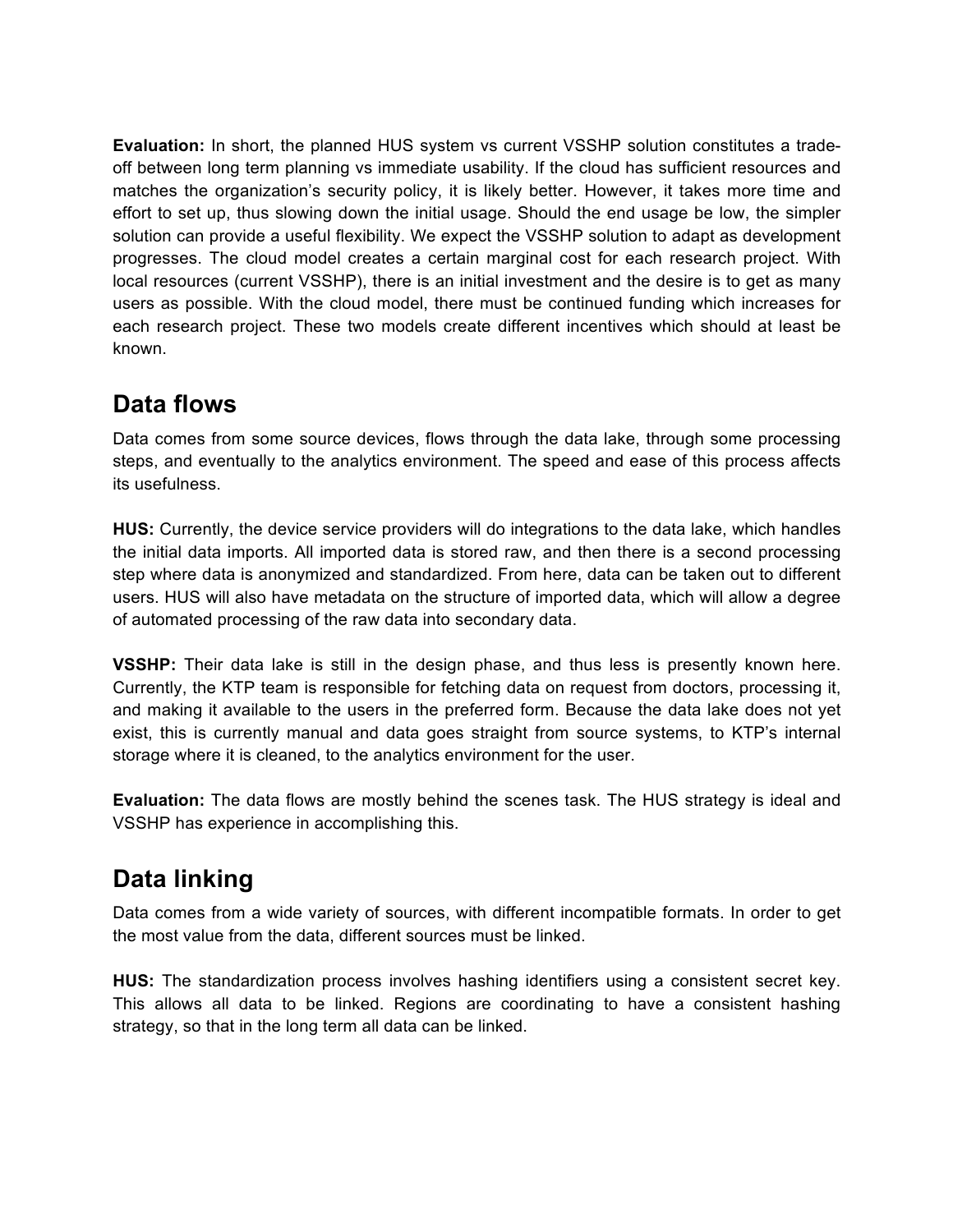**VSSHP:** The specialty of KTP is linking data from different sources, though their process is not automatic yet. Their skills will be very valuable once it comes time to automating data scraping. They are in communication with HUS.

**Evaluation:** Both organizations consider data linking. A standardized hashing scheme will allow data linking if implemented properly. The most important remaining consideration is approval for doing studies which link data, and this is being considered at a higher level. Currently, data is planned to be linked in a central platform managed by Statistics Finland. This platform is not evaluated here.

## **Access**

In order for a technical solution to be useful, people must be granted access to it. This is primarily an administrative decision, but we attempt to evaluate it here. We also evaluate the technical system of access control.

**HUS:** Access is granted when researchers get research permits for accessing data. This involves evaluation by the ethics committee. Eventually, this may involve evaluation by THL for register research and data linking studies. When connecting, either hospital authentication or Suomi.fi provides strong authentication for outsiders. Other system can also be integrated. Currently there is not a plan for authentication of people outside of Finland, but they are considering this.

**VSSHP:** As with HUS, access is granted in accordance with hospital research permits. Currently the remote desktop solution uses hospital authentication, and access to researcher's virtual machines uses a two-layered ssh-key + password solution, with the initial setup done with some secure method. This also allows outsiders to get access.

**Evaluation:** The access is primarily an administrative decision, and there should be both an easy method for internal users and flexible method for external users. The planned strategies are suitable, but the exact implementation matters. A decision should be made about who the audience is (people within Finland, or anyone in the world) and consider how this fits in.

#### **Permissions management**

Once a researcher has permission to access data, this must be tracked and made active in the software. Ideally, this would be automatic, but in practice some manual work provides useful flexibility and a second check.

**HUS:** There is a HUS gateway where researcher permissions are registered. The gateway tracks users, permissions granted by research permits, and provides access to data lakes. Currently, this is a manual process, and prospects for automation depend on how structured the process becomes. Permissions can be assigned by user or group.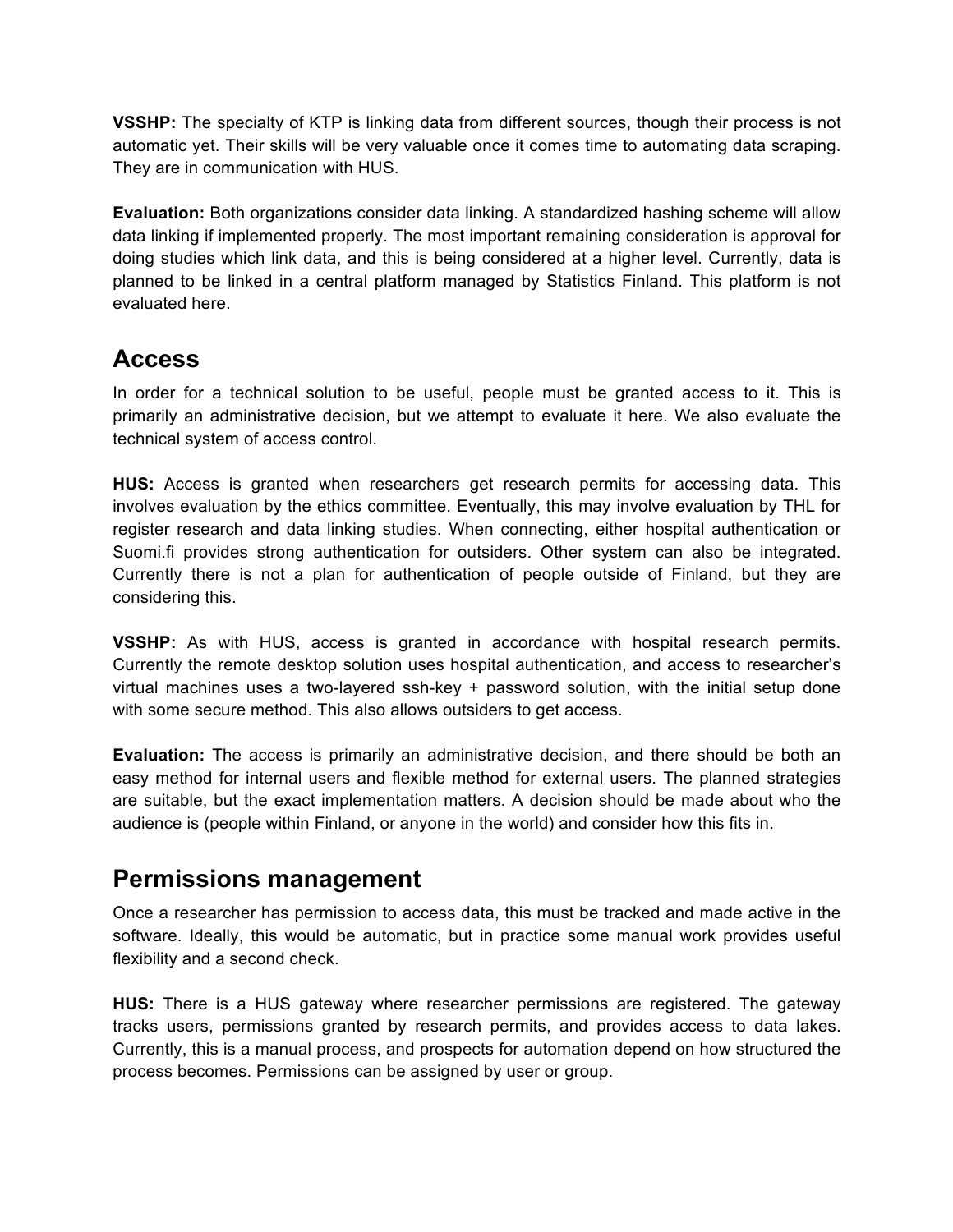**VSSHP:** Currently, this is also a manual process pending a more structured method being developed. Permissions can be flexibly assigned, to specific users, group, etc.

**Evaluation:** A fully automated method for assigning permissions would be ideal, but would require structuring the process. Without knowing about the national permissions portal, it is difficult to make a full evaluation. For a relatively small amount of usage, a manual process could provide more overall flexibility and faster start-up time.

#### **Documentation**

In order for a system to be useful in the long-term, it must be documented.

**HUS:** They are currently making a user guide for researchers, however this is not yet finalized or available.

**VSSHP:** There is an internal wiki used for administrative documentation. For the analytics environment, researcher documentation is extracted from this and sent to users when needed. This documentation is in structured form, so that it can be compiled to a book for easy distribution.

**Evaluation:** Documentation is without doubt in a critical role to secure success and usefulness of any system. It should be as simple to maintain as possible, so that it will stay useful. We hope that documentation can be standardized and shared. Hopefully, user documentation can be made public, since that will provide users with direct information on using the system.

## **Automation**

For long-term sustainability and freshness of data, ideally all steps of data processing or permissions management will be automated.

**HUS:** The final system will be capable of automatically converting the raw data to processed, standardized, and anonymized secondary data.

**VSSHP:** Currently, KTP's primary task is structuring the data. They are involved in different data standardization initiatives, thus are well placed for automation once the infrastructure is in place for this.

**Evaluation:** Both organizations have a goal of automatically processing data, and are involved in that process. However, fully automated data processing is a large goal, which requires much work and coordination. While goals are good, implementation remains to be seen.

## **Security**

Any system containing medical data must have the strictest of security standards.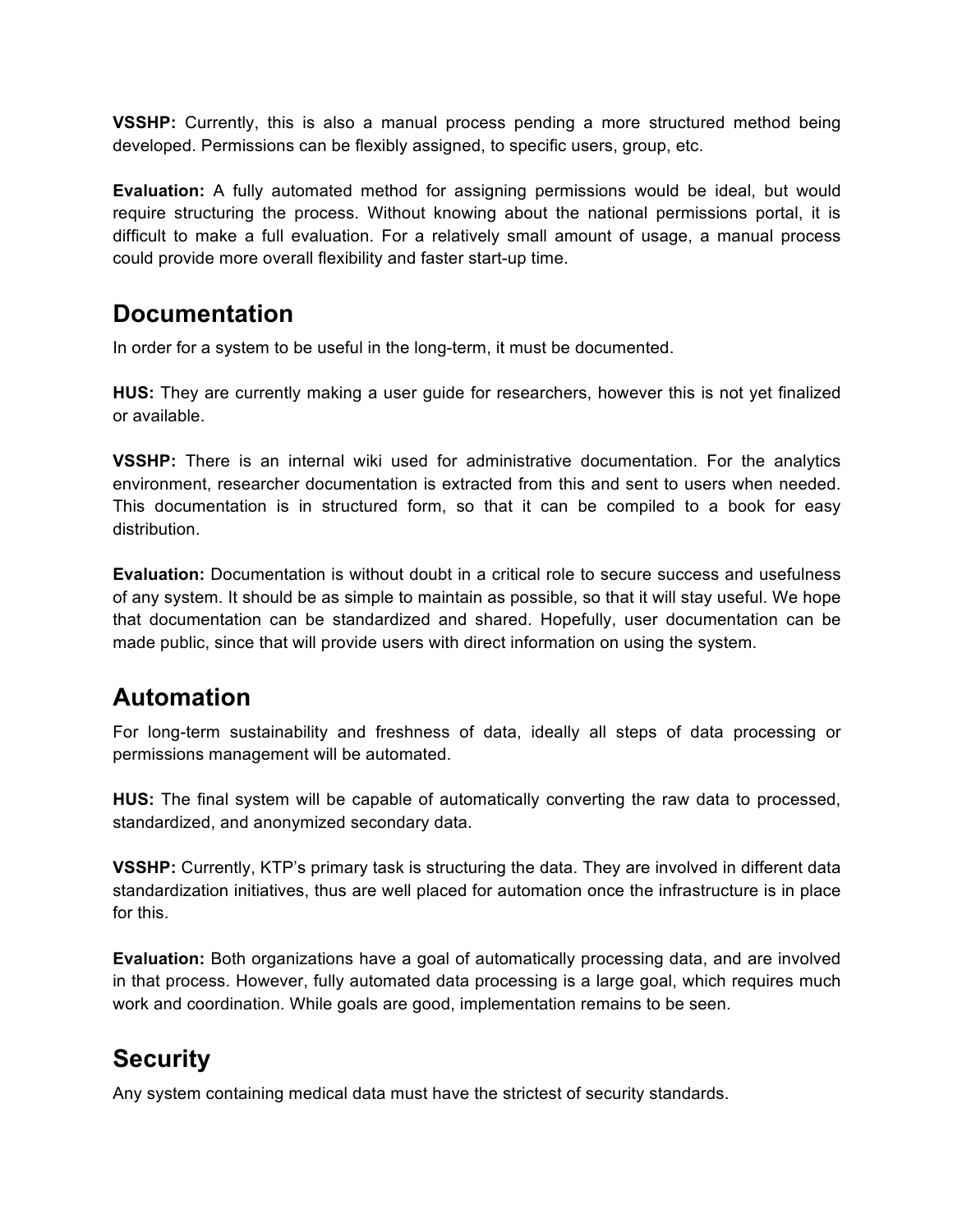**HUS:** Currently, the small data (Excel-like) *is* planned to leave the environment. Researchers would connect their program to the lake and extract data to their local computer for processing. Larger data is examined on their own virtual machines without leaving the environment.

**VSSHP:** The primary model is that data never leaves the data lake. Small data is examined on their systems, through the remote desktop environment. Larger data is examined using the virtual machines.

**Evaluation:** Both organizations use good security measures. However, *the fact that HUS would allow small data to leave the data lake is quite unexpected*. If this should not be the case, it should be made clear that administratively this is not desired, and they can set up another solution such as that at VSSHP.

## **Standardization**

Procedures and data formats should be standardized across districts, both for ease of use and for future combining of data.

**HUS:** Tieto aims to make the HUS solution a standard product that can be used across regions. In fact, the PSSHP - Kuopio is working to directly use the Tieto solution as well.

**VSSHP:** KTP is involved in different Finnish and Nordic data standardization processes. Their current solution is different from the HUS solution, but that is because Medbit has not yet constructed the data lake yet.

**Evaluation:** Both organizations do care about the standardization and are in communication with each other. However, we have so far heard about goals but the implementation remains to be seen.

# **Part 2: Data Lake**

The "Data lake" is what actually holds all the raw data and makes it available for analysis purposes. Researchers do not have access to this: when they need data, the relevant pieces are extracted and made available through another interface, primarily for security reasons. The virtual machine based analytics environments may run the same software as the data lake, but are logically kept separate.

## **Technicalities**

**HUS:** The data lake is produced with HDInsight on the Azure cloud within the EU but not in Finland. They intend to support more Hadoop-related software, for example Spark. Tieto is specifically making sure that their platform is portable to other deployment systems.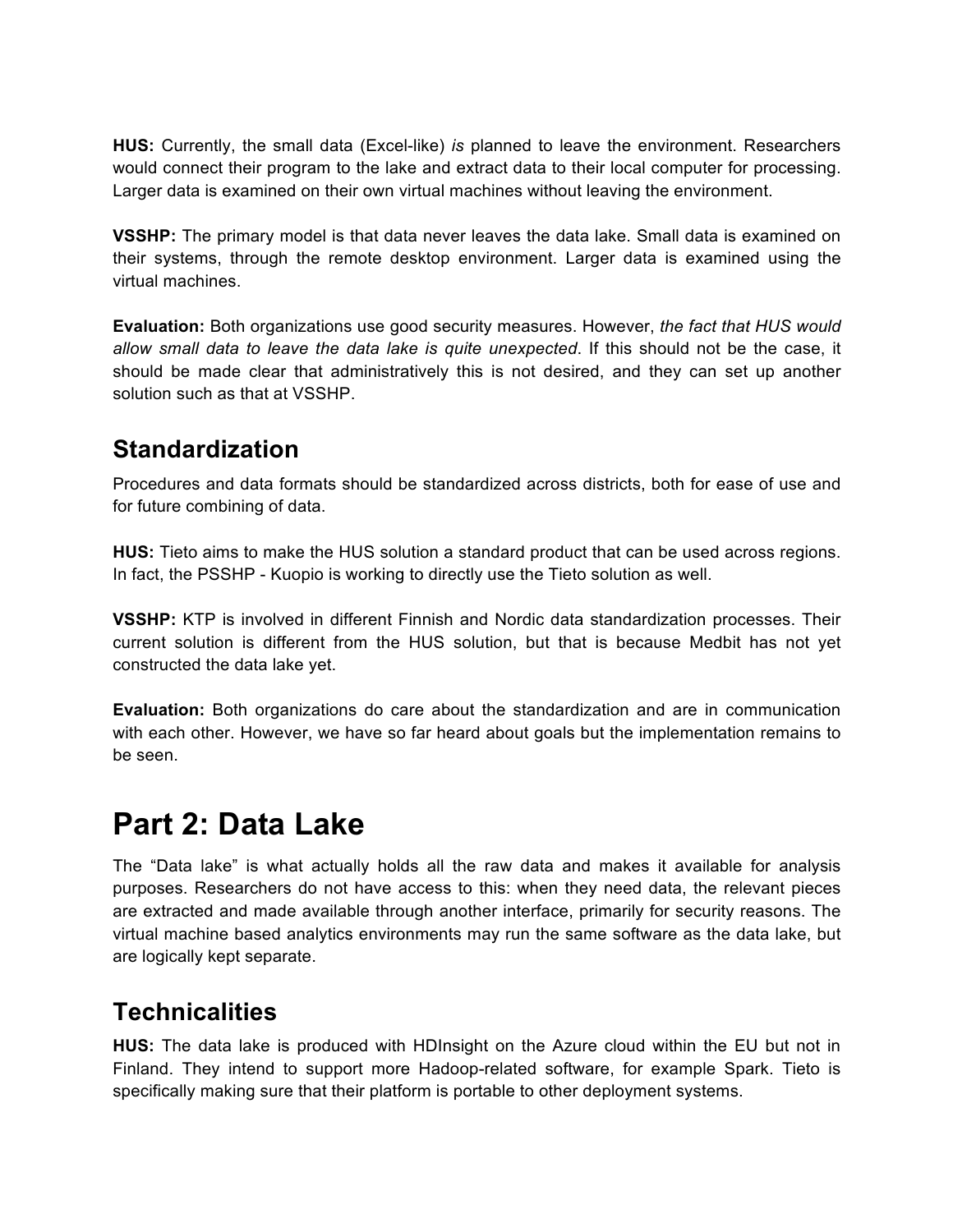**VSSHP:** The data lake will also use the Hadoop stack, but from Cloudera. The stack is deployed within Finland in Medbit data centers.

**Evaluation:** Both organizations use the same platform. They use different distributions of Hadoop, however with proper use of APIs this should not be a major issue.

#### **Data sources**

For the platform to be usable, data must be integrated. This is a quite difficult task involving a lot of initial and ongoing work. In the end, this should be automated.

**HUS:** Data integrations are done by the data system providers under contract. They will integrate as many data sources as possible.

**VSSHP:** KTP has expertise in processing data sources, however Medbit will be the ones managing the final integrations. They report that each data source must be checked and valued, and then integration can be performed. We interpret this to mean that the customer (VSSHP/KTP) must request each data source. KTP has provided a list of initial important data sources.

**Evaluation:** Both organizations have a plan for data integration. HUS is optimistic about the variety of data sources. Medbit (VSSHP) reports that their integrations are done on request. We do not know who is making decisions about how many sources to integrate. Either way, data source integration is a continuous process and must be continually updated and improved.

## **Documentation**

Documentation is needed, both of the system itself and the data within it. Metadata about the data can be used for automated processing of the data.

**HUS:** They will also collect structured metadata, which can be used for automated processing of the data. Documentation of the data lake itself (as opposed to researcher and user documentation) was not discussed.

**VSSHP:** This is currently under discussion.

**Evaluation:** Documentation is often the last thing considered in large projects. Long-term goals should be carefully considered at the highest levels, and it should be ensured that resources are available to make these goals possible. There is not currently enough progress to evaluate.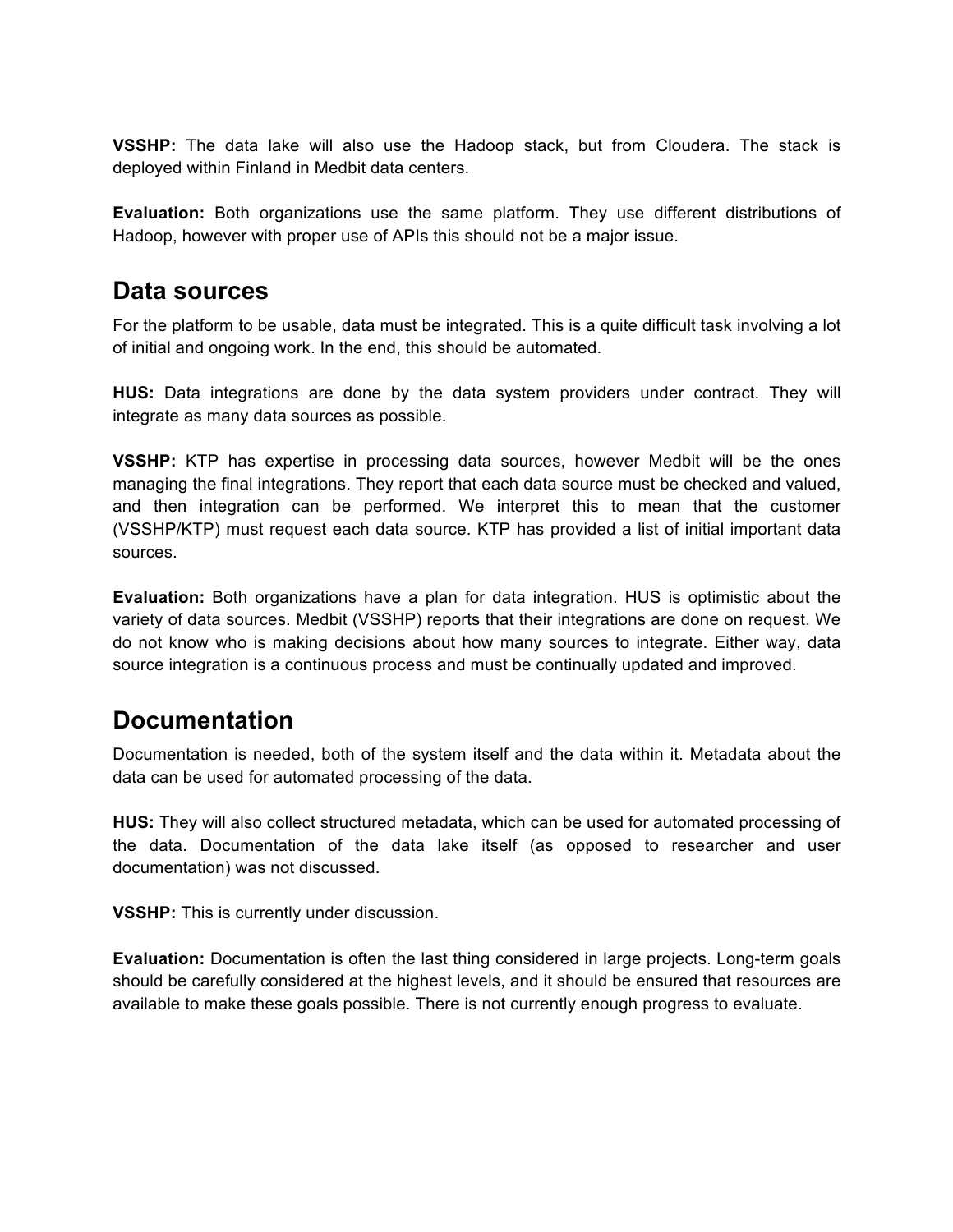## **Portability**

The solution of each region is ideally adaptable to other regions, and data and skills can be shared across regions.

**HUS:** Tieto intends for their platform to be portable and deployed to other customers, including other hospital districts. It is based on open source technologies. They are currently using Microsoft Azure, but the intention is to make the stack deployable on other infrastructure as well so that they are not bound to a single provider.

**VSSHP:** Their platform could also be used by other customers, should other customers choose Medbit.

**Evaluation:** Both organizations aim to make something re-usable. Whether it is reused is an administrative decision by other customers. There seems to be an understanding of the importance of portability and standardized interfaces, so we are confident in a good solution in the end.

## **Computation**

Is computation supposed to be done inside of the data lake itself, or in the separate analytics environment? In general, it should be done outside of the lake, but for the largest tasks, it could be done inside of the lake. This requires a much higher threshold of security precautions in the code that is executed, and thus in all cases it would be decided on a per-case basis.

**HUS:** Data processing should be done outside of the lake, but if necessary could be done inside.

**VSSHP:** Data processing should be done outside of the lake, but if necessary could be done inside.

**Evaluation:** The situation is about as expected. With enough need and resources, analysis could be moved into the data lake.

## **Long-term plan**

The environment is currently being developed, but what happens once the platform must be changed? How long is data expected to be kept for, and will it remain unchanged for that long?

**HUS:** Tieto intends to make this a long-term project with support. As the service provider, they will be responsible for migrating to the next solution when it comes out.

**VSSHP:** Medbit will do what the customers ask.